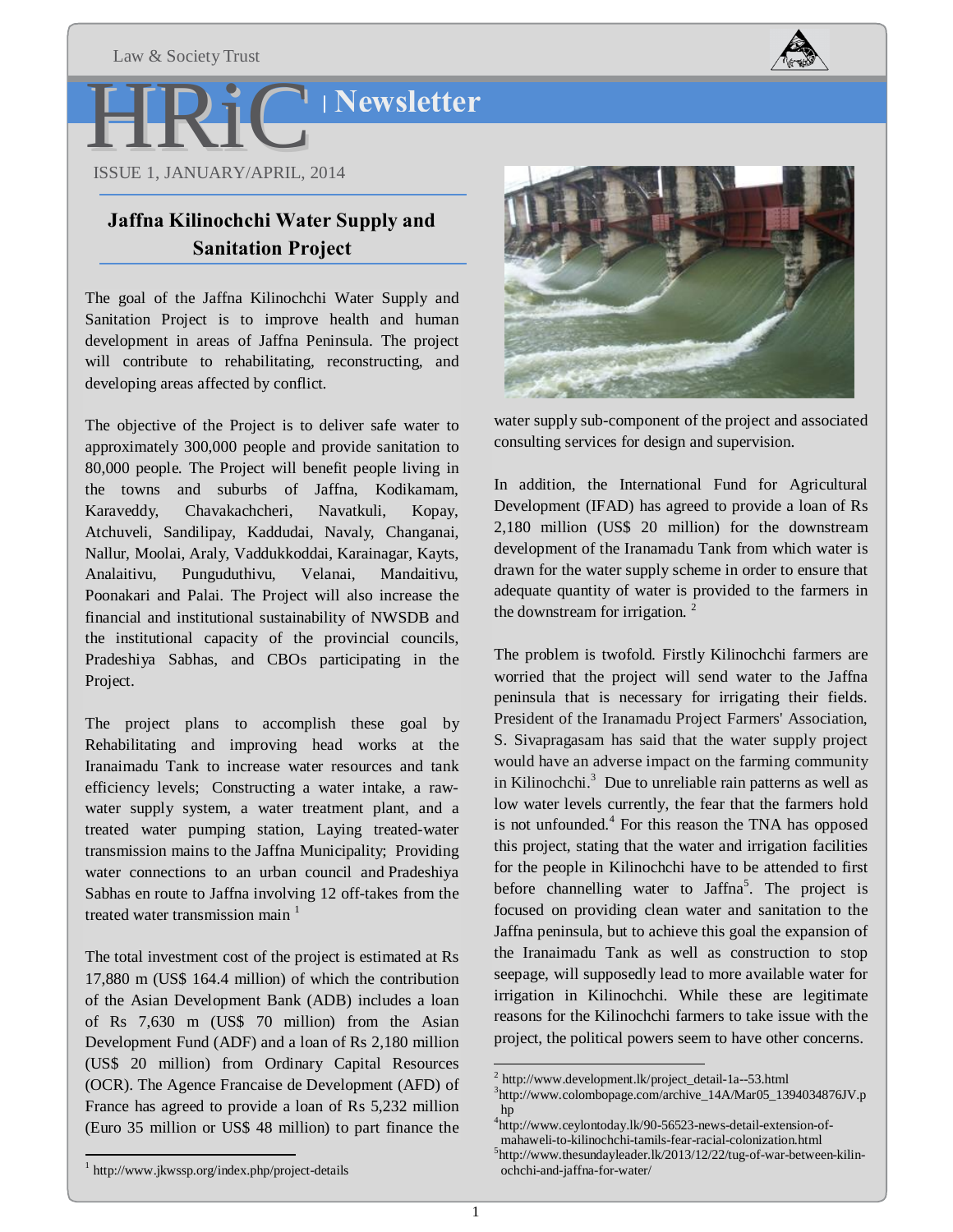The political problem with the project is that politicians worry that this project will lead to racial colonization of the Kilinochchi area, similar to what happened with the Mahaweli Project in the Dry Zone. While the ethnic language and colonization has not been used in relation to the Jaffna Kilinochchi project, as was done with the Mahaweli Project in the Dry Zone, the fear that the Tamils hold is based on a very real precedent set by the latter irrigation project. The Chief Government Whip and Water Supply and Drainage Minister Dinesh Gunawardena, made a statement in parliament on march 4, 2014, that the Government is Iranamadu Jaffna Water project had not been planned with any intention whatsoever, for the settlement of Sinhala families in Iranamadu and Jaffna<sup>6</sup>. Although reassuring, there history of irrigation projects in Sri Lanka is not so reassuring, and must be taken into consideration when debating the Jaffna-Kilinochchi water project.

The issue now is that the Jaffna Kilinochchi project is providing a necessary service to those in Jaffna by implementing mechanisms for clean water and sanitation. This is a big step in terms of development and bringing the Jaffna Peninsula into the modern century after decades of war. On the surface this project seems problem-free, but the concerns of the Kilinochchi farmers, as well as the historical precedents set by irrigation projects like Mahaweli in the Dry Zone, show very real underlying issues that must be addressed diplomatically by both the TNA and the Sri Lankan government. Within the northern population there must be an agreement between Kilinochchi and Jaffna on the issue of water, as well as an understanding between the TNA and the Sri Lankan government of who will benefit directly from this project.

### **HRiC Team**

# **Troubled Waters: the conflict between India and Sri Lanka over fishing in the Palk Straight**

Fishing issues have recently come to the forefront of topics between India and Sri Lanka. This has been an ongoing issue between the two countries, even when both were under British colonial rule. While agreements have been made over the border between the two in the Palk Straight, the arrests and deaths of fishermen on both sides has made this anon-going and pressing concern.

The problem arose when both India and Sri Lanka began arresting fishermen that have come into their waters, and without clear demarcation of borders in overlapping jurisdiction it has become increasingly easy to cross the border. The Sri Lankan navy claims that it is not only because the Indian fisherman are crossing the border that they are being arrested, but because their fishing methods are becoming increasingly damaging to the Sri Lankan side of the ocean. Tamil Nadu fisherman use a technique called bottom trawling which has been banned in Sri Lanka but not India. This type of fishing uses nets dragged over the seabed which destroys the fragile Sri Lankan coral reefs. Dr. Rajitha Senaratne, the Sri Lankan Minister of Fisheries and Aquatic Development stated "because of this method of fishing, the bottom of our northern sea and marine environment get completely destroyed. In the future there will be no fish left in the North. $\ddot{\text{o}}^7$  Indian fisherman claim that these waters have been traditionally there and without any sort of demarcation it is difficult to tell when they have crossed into Sri Lankan waters.

Recently multiple events have once again mad this a issue between India and Sri Lanka. It has estimated that in the first six months of 2014, 200 Indian fishermen have been arrested by the Sri Lankan authorities. $8^{\circ}$ Although this number has been lessened due to the fact that Sri Lankan President Rajapaksa ordered the release of all Indian fishermen in Sri Lankaøs custody as a goodwill gesture on March 28<sup>th</sup> after the Indian government abstained from the UN Human Rights Council vote.<sup>9</sup> Although there has seemed to be positive actions being taken, as recently as July  $16<sup>th</sup>$ , a total of 39 fishermen from Jagathapattinam and Rameswaram were arrested by Sri Lankan navy personnel on while fishing near the Palk Straits, an Indian fisheries department

 $\overline{a}$ 

 $\frac{1}{6}$ http://www.dailynews.lk/?q=political/jaffna-kilinochchi-water-

supply-scheme-will-enhance-well-being-jaffna-people-dinesh <sup>7</sup>  $\nu$ <sup>7</sup>http://lens.blogs.nytimes.com/2014/07/16/fishing-in-south-indias-

troubled-waters/<br>
<sup>8</sup> http://www.aljazeera.com/indepth/features/2014/06/fishing-issueclouds-india-sri-lanka-ties-2014691244367569.html <sup>9</sup>

http://www.thehindu.com/news/international/south-asia/sri-lanka-torelease-all-indian-fishermen/article5843098.ece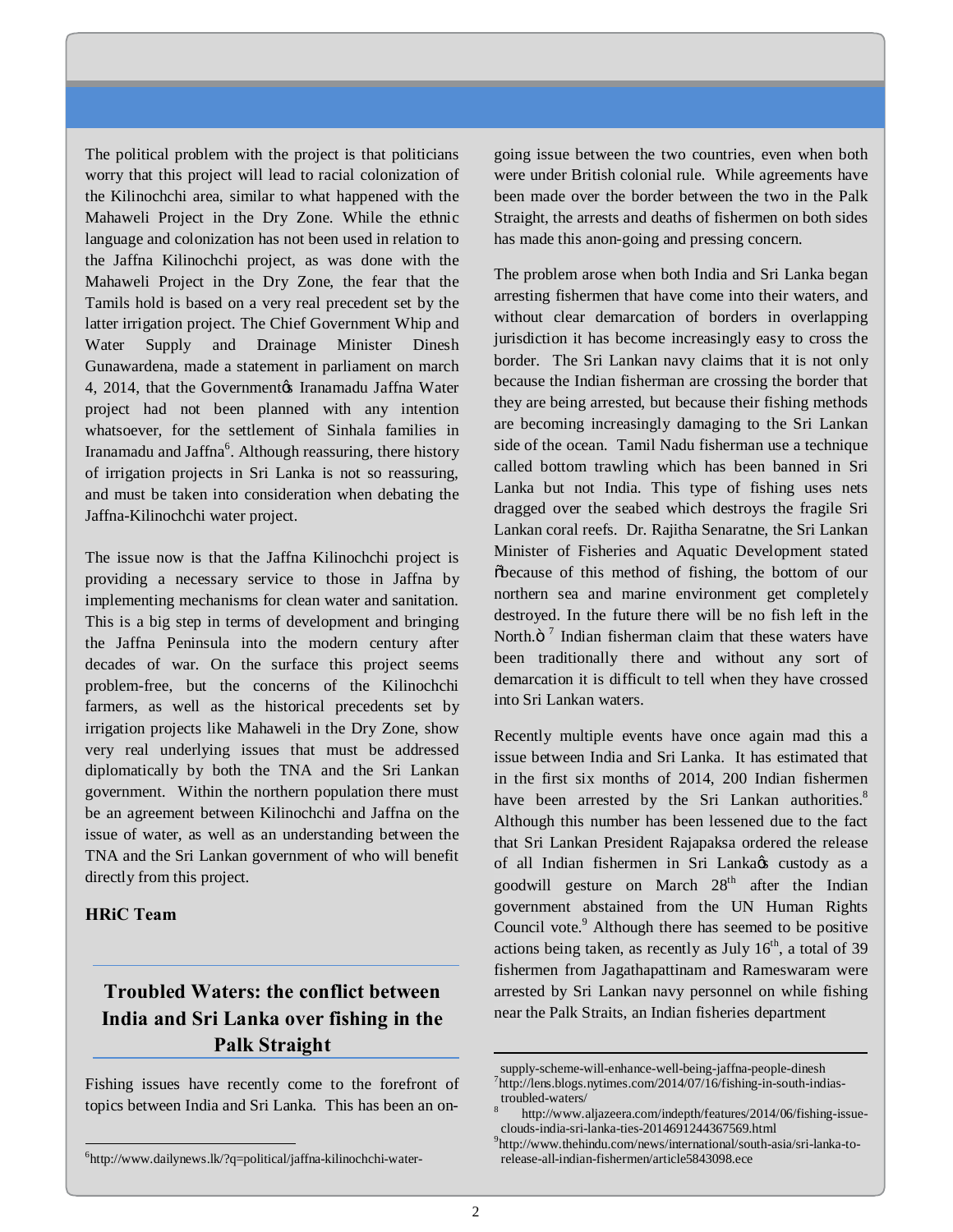

officials said,<sup>10</sup> while Fisheries and Aquatic Resources Development Ministry of Sri Lanka has stated that 41 Sri Lankan fishermen were released on July  $12<sup>th</sup>$  only after a court process and heavy fines.<sup>11</sup>

This issue of fishing rights stems from the Law of the Sea 1982, which provides the proprietary country the exclusive right to its natural resources, including fishery resource within the Law of the Sea 1982, provides the proprietary country the exclusive right to its natural resources, including fishery resource within the United Nations Convention on the Law of the Sea, Exclusive Economic Zone (EEZ) of 200 nautical miles (1 nautical mile =1.151 miles) from the shore, and legal rights in the territorial water, extending to 12 nautical miles from the shore. As Rameshwaram and Mannar are about 15 miles apart and Indian shoreline and islands near Jaffna are about 48 miles apart, the EEZ and the territorial boundaries of India and Sri Lanka overlap. In such situations, the Law of the Sea says that both countries should come to an agreement on the line of demarcation, which is usually the median between the two countries. $12$ Because of the overlap India and Sri Lanka came together to create the 1974 'Agreement on the International Maritime Boundary Line in Historic Waters between India and Sri Lanka and related mattersö which

created the borders between India and Sri Lanka.<sup>13</sup> The agreement gives six positions to mark the boundary between the two countries, but due to the lack of GPS devices on most fishing boats, as well as no demarcation of the border, it has been crossed many times by both Indian and Sri Lankan fisherman. In addition the agreement was recently brought into question when DMK President, M. Karunanidhi filed a case with the Indian supreme court on the basis that Important historical documents and records prove that India<sub>gs</sub> sovereignty over the islet was not taken into consideration when the agreement was made in 1974. He said the failure to follow the procedure mandated by the Constitution vitiated the agreement, which was neither legal nor constitutional.  $\delta$ Such an unconstitutional agreement cannot settle the status of Katchatheevu, nor could it cede the island to Ceylon. $\ddot{o}^{14}$ In response to the filing of the court case then Minister Bogollagama of the Ministry of External Affairs in Sri Lanka stated that  $\tilde{a}$  decision given by a Court of law in a jurisdiction outside Sri Lanka would not be binding on Sri Lanka. Any such Court Order or judgment will not alter or have an impact on a bilateral treaty concluded between two sovereign States. $\ddot{o}^{15}$  This legal battle over the 1974 agreement brings to light

 $^{10}$ http://www.newindianexpress.com/nation/2014/07/16/39-Fishermen-<br>Arrested-by-Sri-Lankan-Navy/article2333644.ece

 $^{11}$ http://www.nation.lk/edition/breaking-news/item/31150-sri-lankan-<br>fishermen-fined-by-indian-court.html#sthash.7fV2NeyJ.dpuf

 $12$ http://www.humanrights.asia/news/ahrc-news/AHRC-ART-130-2013

 $\frac{13}{13}$ For the full agreement see: http://www.un.org/depts/los/LEGISLATIONANDTREATIES/PDF

 ${\hbox{FILES/IREATIES/LKA-IND1974BW.PDF}}^{14}$  http://www.thehindu.com/news/national/tamil-nadu/katchatheevussovereignty-has-never-been-with-sri-lanka-<br>karunanidhi/article6214681.ece

 $k^{15}$  http://www.mea.gov.lk/index.php/en/media/statements/1396-themaritime-boundary-between-sri-lanka-and-india-stands-settledminister-bogollagama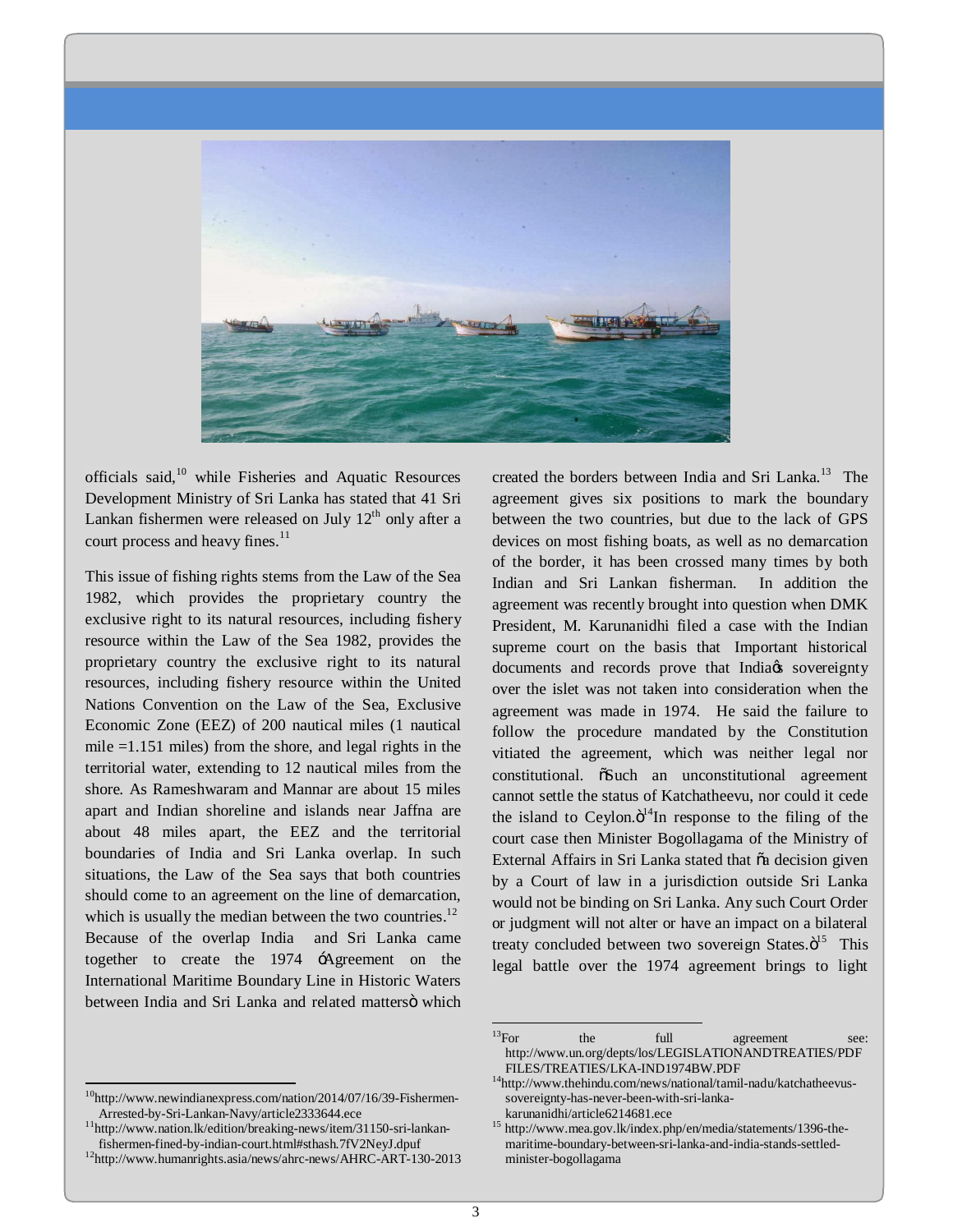exactly how contentious this issue of fishing in the Palk Straight has become in both countries.

Because of the close location of the north west of Sri Lanka to South India it has primarily been Tamil fisherman in Mannar, Jaffna, and Tamil Nadu that are suffering from a lack of a solution between the two countries. Fishermen from both countries are usually from poor areas, where fishing is their only source of livelihood. Especially in Sri Lanka where fishermen are attempting to restart their lives after the war, income from fishing is of the absolute importance.<sup>16</sup>With the rapid increase in industrialization in India the fisherman are ill affected. Increase in shoddy industrial construction on the shoreline has led to erosion, which threatened the fishermengs houses. Coal-fuelled, thermal power plants spew fly ash into the ocean, and salt mines raise the salinity of the soil destroying mangrove forests which contributes to erosion. Human waste and urban sewage are also going directly into the ocean, pushing the fish further away from the Indian coastline, forcing fishermen to follow them into Sri Lankan waters. <sup>17</sup>The treatment of prisoners by both the Sri Lankan and Indian governments is also a cause for alarm, where torture has been talked about on both sides. An immediate solution must be found between the two countries because of the adverse effects it is having on not only inter-government relations, but more importantly on the lives of everyday citizens of both countries.

Currently the Joint Working Group on the fishing issue, composed of central government officials from both countries and individuals representing the fishermengs interest, is working to find a solution to the problem. The goal of the current process is to work out an agreement that reduces the use of force against Indian fishermen straying near or into Sri Lankan waters, and streamlining judicial procedures so that Sri Lanka can respond to fishing violations by Indian fishermen in a manner agreeable to the government of Tamil Nadu, India $\alpha$ southernmost state.<sup>18</sup> The Asian Human Rights Commission has laid out a multiply pronged approach consisting of the steps:

- ß Both countries must agree on the boundary.
- ß Demarcate this boundary with anchored buoys with visible flags and solar powered lights for all fishermen to see the boundary during day and night.
- ß Educate the fishermen in both countries on their responsibilities and consequences of crossing this boundary. Sri Lankan and Indian Navy and border protection agencies establish a task force and conduct routine patrol. Now that the war is over, SL Navy should be able to direct their resources in this direction.
- ß Both countries should agree that those who violate the Law of the Sea would face the legal proceedings according to the laws of each country<sup>19</sup>

The Minister of Fisheries and Resources Development Dr.Rajitha Senaratne stated õremember this is not only a fisheries problem. It is a problem about relations between countries. There is a long history for relations between India and Sri Lanka. For a long time we are best friends. We have to solve our problems through discussion between us. For this our country is always ready" the Minister stated.<sup>20</sup>LST agrees with this approach, as well as the on-going discussions, but urges all parties to realize that human lives are at stake, as well as a lasting impact on the relationship between India and Sri Lanka. Both Indian and Sri Lankan fishermen and their families are suffering a great deal under the current conditions and it is up to the governments of both countries to ensure that this suffering ends quickly.

### **HRiC Team**

# **Female Headed Households in the North and East**

While much has been accomplished in the past five year since the end of the war, women in the North and East are still suffering greatly to provide for their families. The war between the LTTE and Sri Lankan government left many widows and female heads of households in its aftermath. Recent reports, as well as the LLRC have

 $^{16}$  http://www.aljazeera.com/indepth/features/2014/06/fishing-issue-clouds-india-sri-lanka-ties-2014691244367569.html

<sup>&</sup>lt;sup>17</sup> http://lens.blogs.nytimes.com/2014/07/16/fishing-in-south-indias-<br>troubled-waters/?\_php=true&\_type=blogs&\_r=0

http://thediplomat.com/2014/03/india-sri-lanka-fishermen-disputeremains-complicated-despite-modest-advances/

<sup>19</sup> http://www.humanrights.asia/news/ahrc-news/AHRC-ART-130- <sup>2013</sup> <sup>20</sup> http://www.fisheries.gov.lk/news\_more.php?nw=82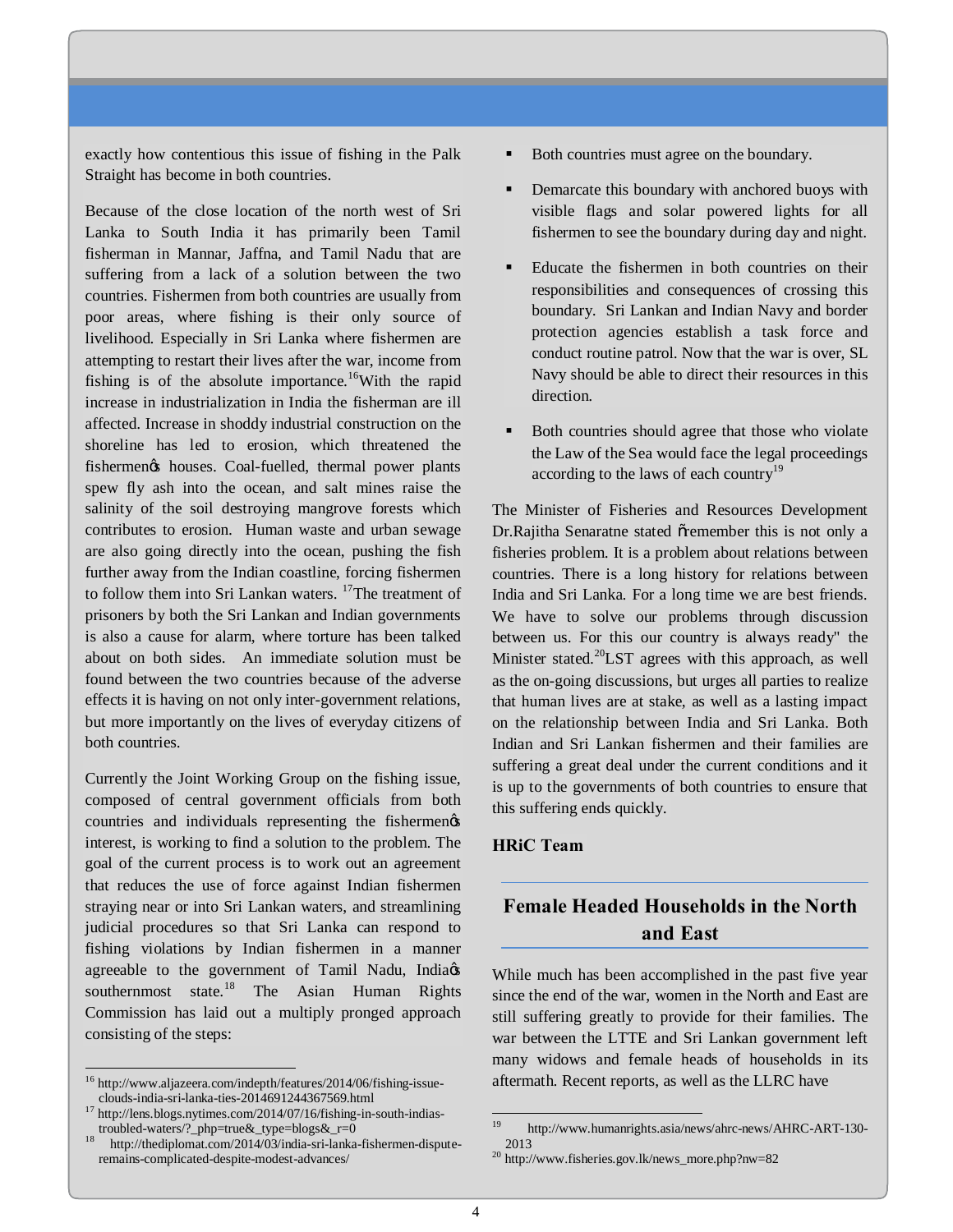

found that there are over 40,000 female headed households in the war affected areas of the north and east, and that these women are struggling every day to survive. Women in the post-conflict areas suffer from unique circumstances that differentiate them for the larger group. The Northos patriarchal social structure, and an economy and reconstruction effort that favours males, have deepened their vulnerabilities. The Centre for Policy Alternatives stated  $\delta$ Particularly worrying are the reports of growing insecurity, sexual violations and vulnerability of women living in the North. The presence of the military has compounded issues of protection and security of women and girl children. In particular, the prevailing surveillance culture coupled with a fear psychosis prevents women from making complaints related to sexual harassment, violence and rape. $\ddot{o}^{21}$  Saroja Sivachandran, who heads the Centre for Women and Development in northern Jaffna, said that the number of such households could exceed 50,000. Mrs. Sivachandran further said that as Sri Lanka reduced assistance to returning families and humanitarian agencies began pulling out, single female-headed families faced a precarious situation. There are lots of concerns over food security, family security, the security of the children, the list can be endless, ö Mrs. Sivachandran said. It is also found that as sole breadwinners, women who head households are often absent, working as daily labourers and leaving their children without adequate care and protection. Field reports indicate that, in this environment, new partners of widows or extended family members are perpetrating abuse against children.<sup>22</sup> In June 2013 the United Nations High Commissioner for Refugees (UNHCR), found that 40% of all women, including 467,000 returnees who were displaced during the last stages of the war, are still afraid to live in their homes, while 25% are afraid to venture out of their villages on their own.<sup>23</sup> One women reported that said she had tried to seek work in various fields - from construction to the civil service (as a clerk) - but without success. All the jobs she sought went to men. $^{24}$  The burden of having to care for a family, earn a livelihood, and protect oneself is extremely heavy in any circumstances, but particularly in a post-war society. This burden is usually not eased by the surrounding community for widows carry a heavy stigma in the Tamil culture. A member of the Mannar clergy stated that õthese women headed families face many difficulties, as the Tamil society is very traditional society. When a man goes to help a widow $\alpha$  family undue suspicious could arise and social and moral issues could also come up. They do not have anybody to help. $\ddot{o}^{25}$ 

It is well known throughout the international community that Tamils in Sri Lanka suffered a great deal and continue to face adverse conditions in their everyday lives, but the Tamil women who are now completely responsible for their families well being are marginalized continuously, not only by their own communities but by the national government as well. The inter-sectionality of

 $^{22}$  http://www.irinnews.org/report/98285/bleak-future-for-sri-lanka-s-<br>female-headed-households

<sup>21</sup> http://www.cpalanka.org/joint-civil-society-memorandum-to-thehuman-rights-council-and-the-international-community/

<sup>&</sup>lt;sup>23</sup> http://www.fides.org/en/news/36079-<br><sup>24</sup> http://www.ft.lk/2014/05/20/sri-lankan-war-widows-still-struggleto-support-their-families/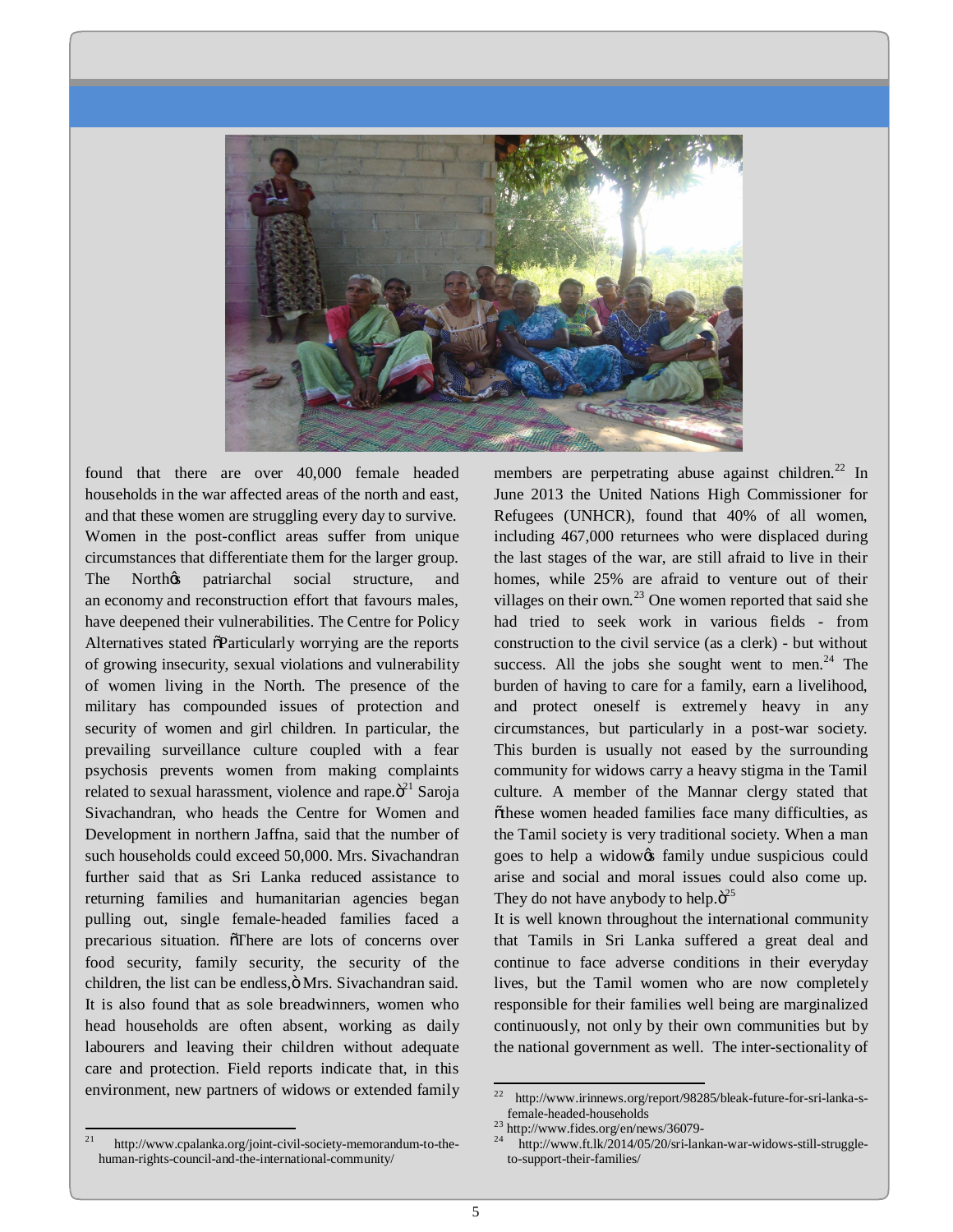race and gender must be considered when creating effective and practical policy to aid these women.

The LLRC has documented many of the issues facing female-headed households, especially widows in that position. It recorded issues such as land rights, societal exclusion of widows, and lack of economic development aimed at women specifically. The LLRC states,  $\delta$ The Commission heard many representations with emphasis placed on the need to support female headed households to drive the reconciliation process forward. In that process, there is also a need to let these women know that the Government, civil society and the citizenry as a whole are fully behind them in supporting them. $\ddot{o}^{26}$ 

Sri Lanka's Constitution guarantees equal rights without discrimination on grounds of sex and furthermore provides for affirmative action to ensure full equality. Sri Lanka adopted a "Women's Charter" in 1993 to give national expression to the goals envisaged in the Convention on the Elimination of All Forms of Discrimination Against Women (CEDAW) to which Sri Lanka is a party and as a measure to provide greater policy coherence on women's issues.<sup>27</sup>

There cand be peace and reconciliation in the North and East of Sri Lanka, or even in the whole country if the specific needs of women are not met by the government. Both the local politicians in the areas where war-widows are numerous and the national representatives must understand and articulate the needs of these women. The government must provide the mechanisms needed to aid the women who are carrying a heavy burden in this postconflict society. There should be an easily available way to allow widows and women with missing husbands to access their land and earn a living and support their family. There will never be full recovery in Sri Lanka thousands of women are left behind.

### **Nitya Ramanathan**

### **Land Issues in Mannar**

While issues concerning land are problematic throughout the North and East of Sri Lanka, specifically in the postconflict context, a meeting held in Mannar shed light on the immediacy of the issues that the people are facing.



During a public discussion organized by the Law and Society Trust on land issues in Mannar members of the community came forward to share their stories and experiences on the topic of land. An example that has garnered much national attention is the Wilpattu National Park encroachment. BBS has criticized government officials for allowing Muslim families to settle within the Wilpattu National Park borders. These are Muslim families that were forced to leave their homes in Marachchikattu by the LTTE in 1990. The Divisional Secretary said that the population in Musali Division in 1990 comprised Muslims (84 percent) Tamils (13.4 percent) and Sinhalese (2.6 percent). When state lands were alienated in 1995 the original Muslim inhabitants evicted in 1990 were living temporarily in various parts of the country including in camps in Puttalam. Now 73 families from Marikkarthevu, Marichchikkatti who were not accommodated had put up temporary huts about one kilometer away from the Wilpattu National Park border, because the Navy has taken over about 700 acres of land within Marachchikattu for security purposes.<sup>28</sup>

One community member explained that in March, 50 acres of land in Marachchikattu were allocated to relocate

<sup>&</sup>lt;sup>25</sup> LLRC 202<br><sup>26</sup> LLRC Final Report P.201<br><sup>27</sup>file:///C:/Users/acer/Documents/intern/Sri\_Lankawomen%20un%20r eport.pdf

28http://www.island.lk/index.php?page\_cat=articledetails&page=article-details&code\_title=102386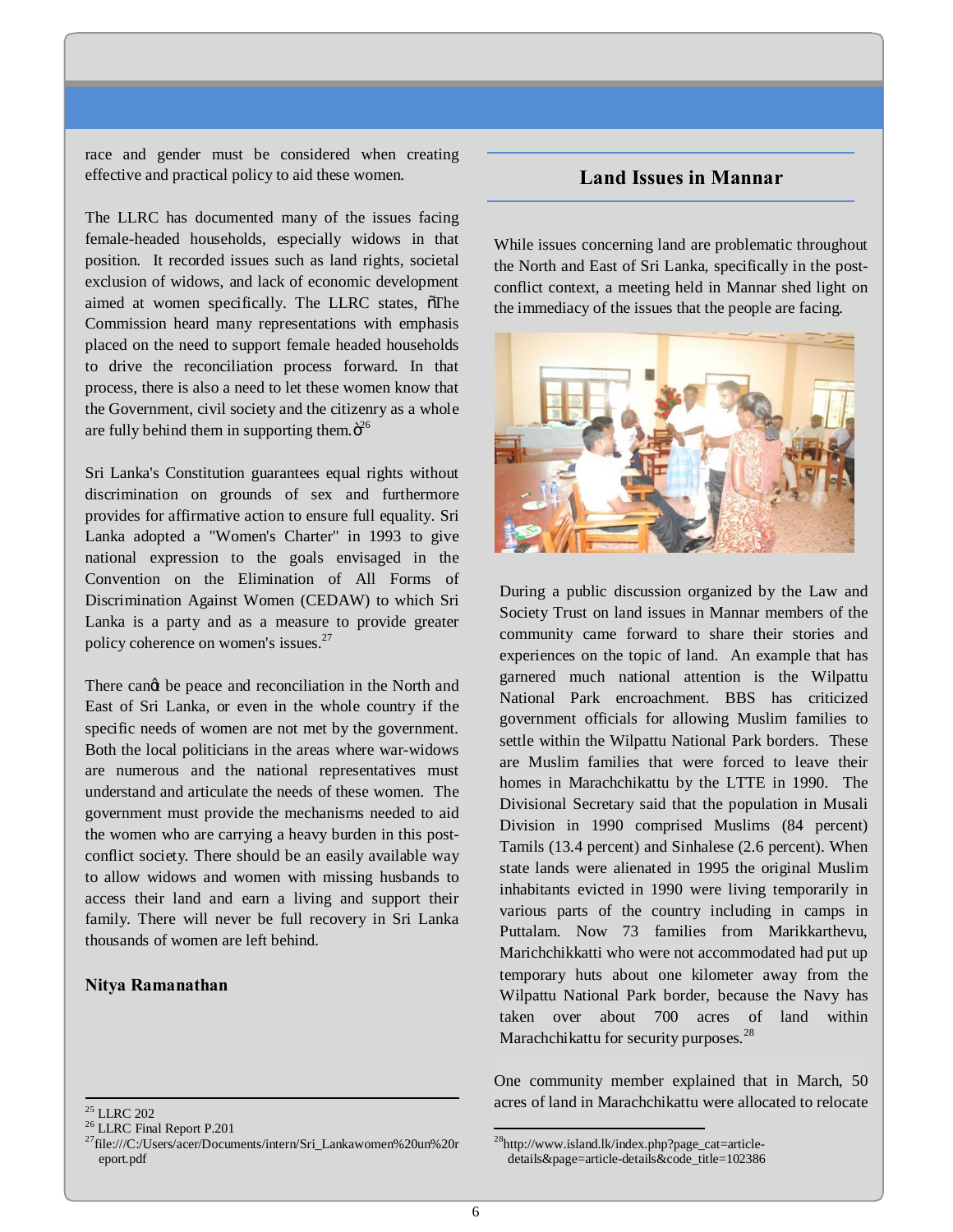Muslim families who were living within the 1.6kms now claimed by the Wild Life Protection Department. The families claimed they lived in these lands in the past, but a survey must be done to ascertain their claims and verify some of the documents that they have produced to prove their right to the land. There may have been settlements before the forest plot was declared a sanctuary in 1905 or before it was made a national wildlife park in 1938. However, after the designation no one had been allowed to live within the sanctuary or build houses there. The new plot of land to which these people will be relocated is situated about half a mile away. The places the families have encroached and the areas the Navy occupied are in two different locations. Another community representative stated that Muslim families were never relocated from this area to facilitate the Navy but one Tamil village was relocated.

One community member stated that the Wildlife Department officials said that the area where people were settled recently was a wild life buffer zone. According to the local council, there are 73 families living in this Wilpattu area. They will be relocated in Marachchikattu, in a place closer to where they live now. When the people are relocated then there will not be a contentious issue for anyone to fight over. It was alleged some hectares of land was cleared. The people were in the Buffer zone were not within the sanctuary.<sup>29</sup>

This specific land dispute highlights multiple issues that the people of Mannar are facing including a lack of unity among the different ethnic groups in the area, the lack of legal mechanisms in place for the people and an unclear understanding of the importance that the land holds for the people in the area.

In 2013 the Centre for Policy Alternatives conducted a report on the relations between the Tamil and Muslim communities in Mannar and stated that while Mannar has a history of peace coexistence between the various ethnicities in the area, the war had a powerful and unfortunate impact on the area. The report states  $\delta$ With the war suspicions and tensions intensified between them, but with the expulsion of the northern Muslim community in October 1990 by the LTTE there was a rupture in relations. The long-term displacement of the

Muslim community, the dynamic situation on the ground, including with regards to displacement and settlement of Tamils within Manna, and challenges to civilian administration created and exacerbated disputes. $\ddot{o}^{30}$ People are now hesitant to mediate the issues, or compromise because of the negative history they now share.

With limited mechanisms in place to help those with land issues, the tension has been rising within the community. One community member mentioned that land powers of Mannar are completely in the hand of politicians. He added officials are unable to do anything against politicians. Without easily available solutions to the land issues that the people face as well as more platforms for them to express their feelings on the matter, tensions will continue to rise. People in Mannar, as well as the rest of the country feel very strongly about their land because it gives them their history, a sense of identity, and ties to their past and family. Especially in the cases of those in the north and east, because a large percentage of these people are displaced persons, their feelings toward the land are magnified.

The Sri Lankan government has already put mechanisms in place through the recommendations of Lessons Learned and Reconciliation Commission (LLRC) and National Human Rights Action Plan to deal with the lasting effects of relocation and land displacement. The LLRC specifically the new program put forth in the Cabinet Paper No.13/ 2011. This program uses semiformal methods to resolve land problems including the use of community leaders, instead of the overburdened formal court system. Although the commission is in favor of this program it would like to stress that if people have the necessary legal proof, they should pursue their case in a court of law. The National Action Plan (NAP) also stresses access to justice through legal means. The NAP recommends that adequate access to legal documentation and legal assistance be provided by the government to all IDPs in need. According to the National Involuntary Resettlement Policy (NIRP) absence of formal title to land by some affected persons should not be a bar to compensation. Whereas the LLRC cites the loss of formal deeds as a major hindrance to the

 $^{29}$ http://www.sundayobserver.lk/2014/04/27/fea06.asp

<sup>&</sup>lt;sup>30</sup> Tamil-Muslim Tensions and Coexistence in Mannar: Land Disputes in Sannar and Uppukulam. Centre for Policy Alternatives. 2013